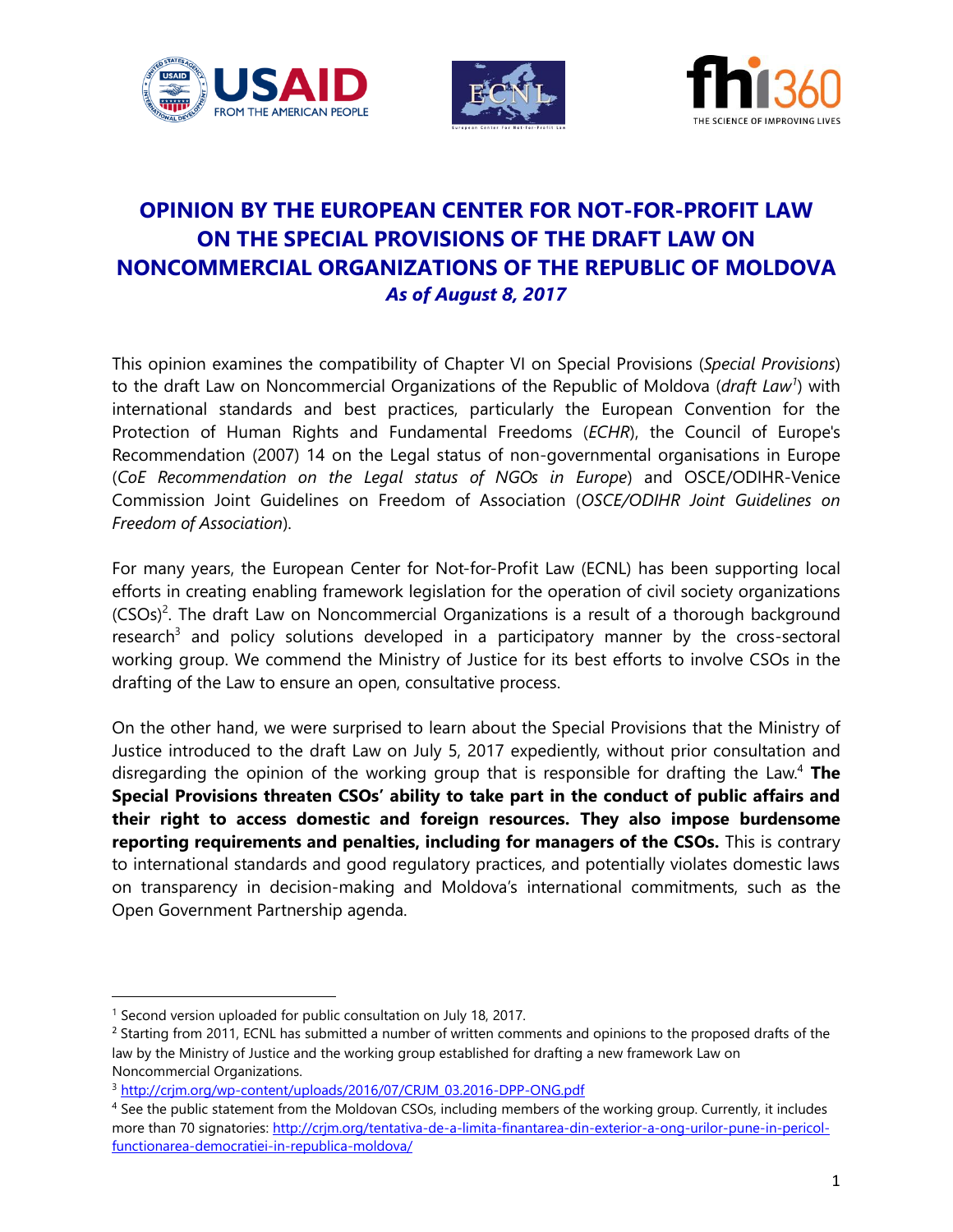





If adopted, the new provisions most certainly will have a negative impact on the Moldovan CSO sector. According to our knowledge, around 90% of CSO funding in Moldova comes from or through foreign sources. In addition, more than 400 CSOs benefited from the percentage designation mechanism in the first year alone. Hence, the majority of CSOs will be subject to the new mandatory annual and quarterly reporting requirements. As a result of the draft Law, CSOs can be also deprived of access to the 2% mechanism and foreign resources based on the vaguely and broadly defined scope of political activities. If adopted, the Special Provisions would, therefore, put the Republic of Moldova *on par* with countries such as Belarus, Azerbaijan, Russia and India that introduced similarly restrictive rules on CSOs' political activities, foreign funding and reporting requirements. It would follow the most recent example of Hungary that was widely condemned by international community, including the European Parliament, Council of Europe, UN special rapporteurs, and led to the launch of an infringement procedure against the country by the European Commission.<sup>5</sup> In addition, the draft Law will put significant administrative burden on public administration which will need to ensure compliance with the new rules on political activities and reporting requirements.

**Hereby, we present our major concerns related to the Special Provisions and recommend their full removal from the draft Law in order to ensure that it complies with international standards and best practices.** The European Center for Not-for-Profit Law remains commited to assist the Moldovan government in its efforts to improve the environment for civil society organizations in the Republic of Moldova, and ensure that the new legislative initiatives are in line with the standards on freedom of association, and can further serve as an example of good practices.

#### **1. The Special Provisions do not address an existing problem or necessity**

States have a negative obligation not to interfere in the enjoyment of the rights to freedom of expression and association. Legitimate interference of a State ('positive obligation') is limited to instances in which it is necessary to protect the exercise of those rights.<sup>6</sup> Any restrictions on the exercise of freedom of association must: 1) be prescribed by law; 2) serve a legitimate aim; and 3) be necessary in a democratic society.

The existing legislation already regulates political activities and reporting requirements of CSOs. If adopted, the new Special Provisions will go much beyond the **existing rules on political**  activities under the current Moldovan law. Currently, CSOs are prohibited to use state funding for political activities *during* electoral campaigns and *in support of* the political parties.<sup>7</sup> The draft Law would extend the scope of the already existing limitations by:

• Expanding the scope of activities, which are considered political. Thus, limiting CSOs' possibilities to engage in, for example, legitimate public activities, such as referenda, or

 $\overline{a}$ 

<sup>&</sup>lt;sup>5</sup> See the opinion of the Council of Europe's Expert Council on NGO Law Opinion on the Hungarian Draft Act on the Transparency of Organizations Supported from Abroad, April 2017.

<sup>6</sup> See e.g. *Demir and Baykara v Turkey,* Application no. 34503/97, judgment of 12 November, 2008.

<sup>7</sup> Article 8 of the Law on Public Associations and Article 1 of the Law on Foundations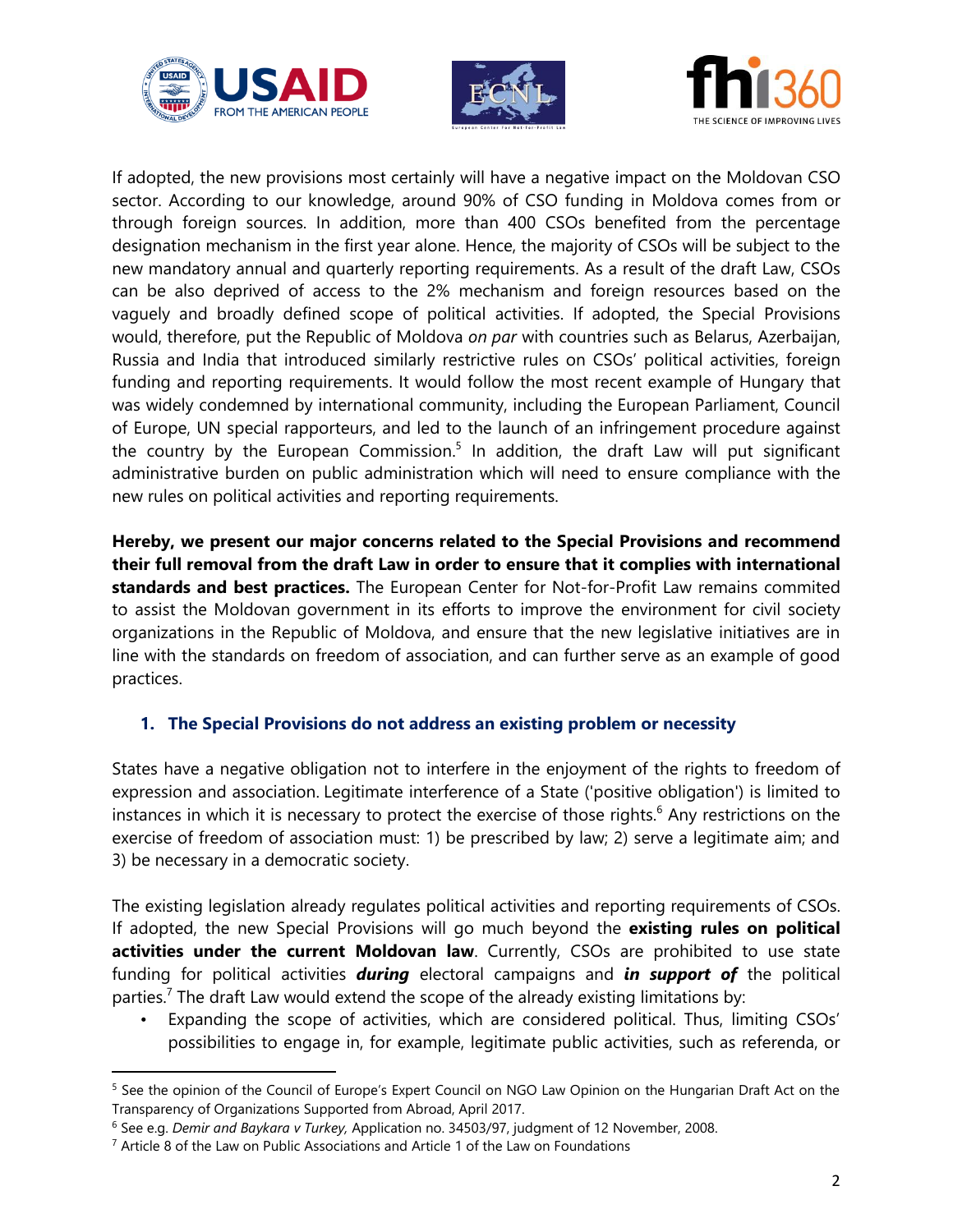

 $\overline{\phantom{a}}$ 





participation in public affairs and their right to expression by citizens outside of the electoral processes;

• Expanding the prohibition for use of funds for certain CSO activities, such as funding received from abroad.

Moreover, the draft Law itself already contains strict limitations on the engagement of CSOs in political activities. Art. 6.3 prohibits the use of any "*funds and material values received from the state" for engaging in political activities.* Art. 9.1.c. states that any organization can benefit from the percentage mechanism only if it "*in the past four years has not supported and, in the period of use of the sources received from the percentage designation, will not support a political party, a social-political organization or a candidate in the elections, in the sense of the Election Code*".

The draft Law and its Informative Note **fail to provide any justification as to the legitimate aim and necessity to impose additional requirements on CSOs' political activities and reporting**. It does not indicate any problems that have arisen in practice that could not be dealt with by the existing legal regime or by less intrusive measures. Also, it does not offer publicly available evidence of imminent threat that would merit further scrutiny.

We need to ask ourselves - would similar limitations apply to for-profit entities or religious entities in conducting political activities? Are for-profit entities subject to quarterly reporting requirement in case they receive funding from abroad (i.e the European Union)? **If not, what is the legitimate reason for singling out the civil society and apply such discriminatory provisions? The legislator has not provided any legitimate reasons for this**.

## **2. The scope of "political activities" is too broad and would negatively affect participation in public affairs**

Article 26 of the Special Provisions regulates the political activities of CSOs and special conditions for those organizations engaged in such activities. However, the **scope of political activities<sup>8</sup> is broadly and vaguely formulated** (e.g., "actions for promoting them or any other actions launched by them") **and the draft Law uses undefined terms** (e.g., "propaganda", "social-political organizations") that can lead to arbitrary interpretation. This will result in blanket prohibitions for CSOs to access their main sources of funding and serve as a disincentive to take part in the conduct of public affairs as such.

Second, the **draft Law blends the concepts of public policy and party political activities**. The rights to freedom of association and expression encompass the right of CSOs to be free to undertake research, education and advocacy on issues of public debate, regardless of whether

<sup>&</sup>lt;sup>8</sup> The full list in the draft Law includes possibility for CSOs to carry out "political activities, election campaigns, election programs, propaganda, in support or against political parties, political party blocs, alliances of political parties, socialpolitical organizations, election blocs, their leaders or candidates or the independent candidates, actions for promoting them or any other actions launched by them, carried out jointly or separately, both during and outside the elections, in matters subjected to a referendum".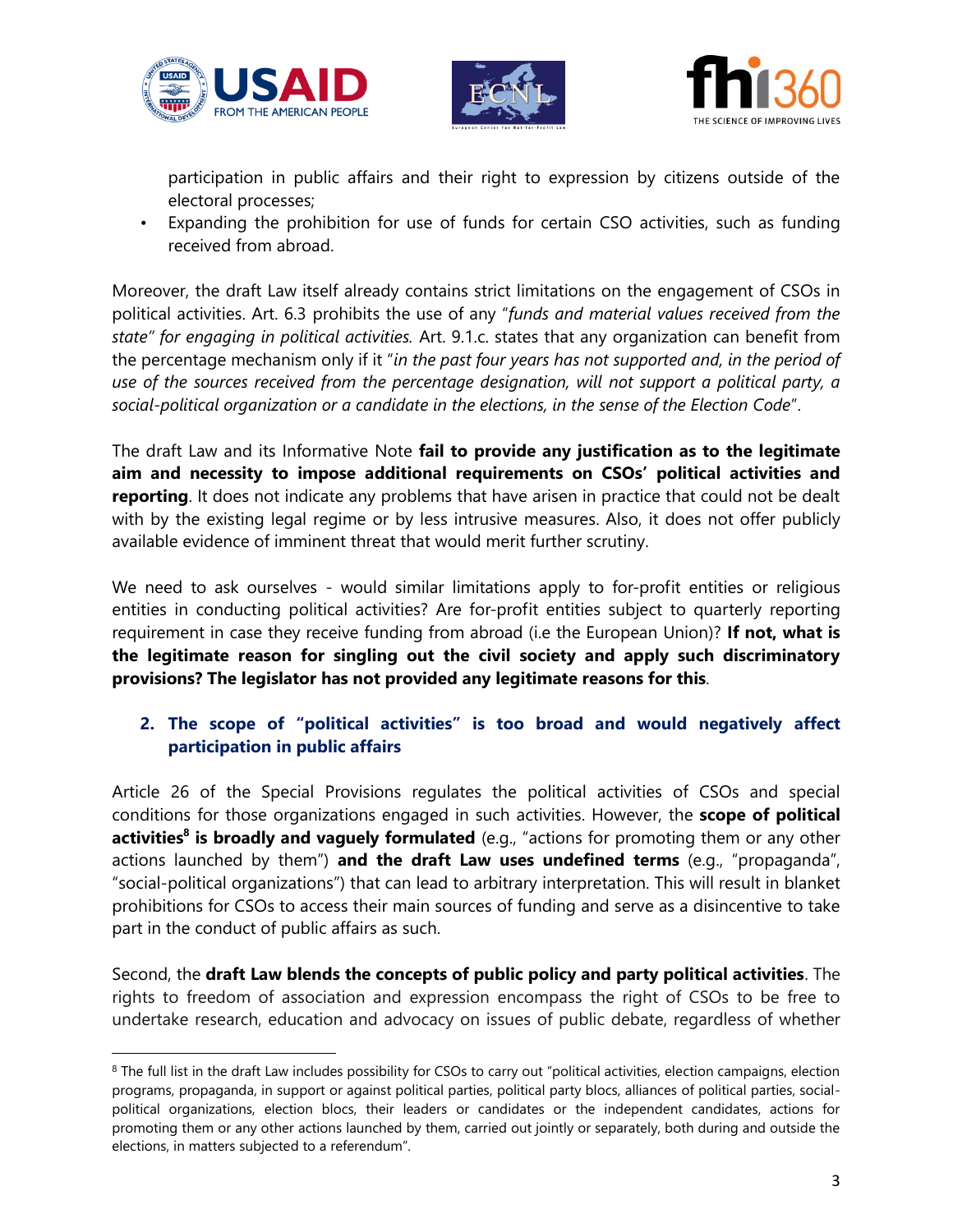

 $\overline{\phantom{a}}$ 





the position taken is in accord with government policy or requires a change in the law.<sup>9</sup> Activities of CSOs around public policy, public debate and decision-making should not be mistaken as party political activities.<sup>10</sup> CSOs that engage in advocacy, watchdog or monitoring exercise a right to participation in public affairs, not party political activities.<sup>11</sup> When CSOs draw attention to matters of public interest, they are exercising a public watchdog role of similar importance to that of the press and make an important contribution to the discussion of public affairs.<sup>12</sup> Certain activities listed in Article 26 (1) **fall clearly within the domain of public policy and decision-making**, including participation in matters subject to a referendum and expressed opinion in support or against political views, leaders or candidates.

According to Article 6 of the International Covenant for Civil and Political Rights (ICCPR) General Comment no. 25 of The right to participate in public affairs, voting rights and the right of equal access to public service, "*Citizens also participate directly in the conduct of public affairs when they choose or change their constitution or decide public issues through a referendum or other electoral process conducted in accordance with paragraph (b)."* **CSOs should be free to undertake any kind of activities allowed to individuals and other legal entities**. The European Court of Human Rights addressed the capacity of citizens and CSOs to engage in public policy and political activities in several cases. The Court stated that allowing participation in public life and policy is in keeping with one of the principal features of democracy  $-$  that is, to create the possibility for members of a society to resolve social and political problems through dialogue, without recourse to violence, "even when they are irksome".<sup>13</sup>

## **3. The regulation on political activities is discriminatory and will negatively affect CSOs' right to access resources**

The **draft Law allows CSOs to intervene in or carry out political activities, however, under detrimental conditions, by setting limitations to access and utilize funding (i.e. 2% mechanism and foreign funding)**. This will likely discourage organizations to conduct not only those activities which fall under the scope of political activities listed in the draft Law (e.g., to initiative a referendum) but also other, public policy activities, since there is a broad scope of interpretation possible for such activities.

Blanket measures rarely meet the proportionality test under ECHR. CSOs' ability to seek, receive and use resources is an integral part of the right to freedom of association, as emphasized on numerous occasions by the former UN Special Rapporteur on the rights to freedom of peaceful assembly and of association. Setting limitations on access to both foreign and public

<sup>9</sup> Para.12 Recommendation CM/Rec(2007)14 of the Committee of Ministers to member states on the legal status of non-governmental organizations in Europe

<sup>&</sup>lt;sup>10</sup> Statement by the President of the Conference of INGOs and the President of the Expert Council on NGO Law on Hungary, 7 March 2017.

<sup>11</sup> Magyar Helsinki Bizottság v. Hungary, European Court of Human Rights, Judgment of 8 November 2016.

<sup>&</sup>lt;sup>12</sup> Venice Commission Opinion on Russian Law on Undesirable Activities of NGOs. Adopted by the Venice Commission at its 107th Plenary Session (Venice, 10-11 June 2016)

<sup>&</sup>lt;sup>13</sup> United Communist Part of Turkey and Others v. Turkey, no 19392/92, 30 January 1998, paras 57-58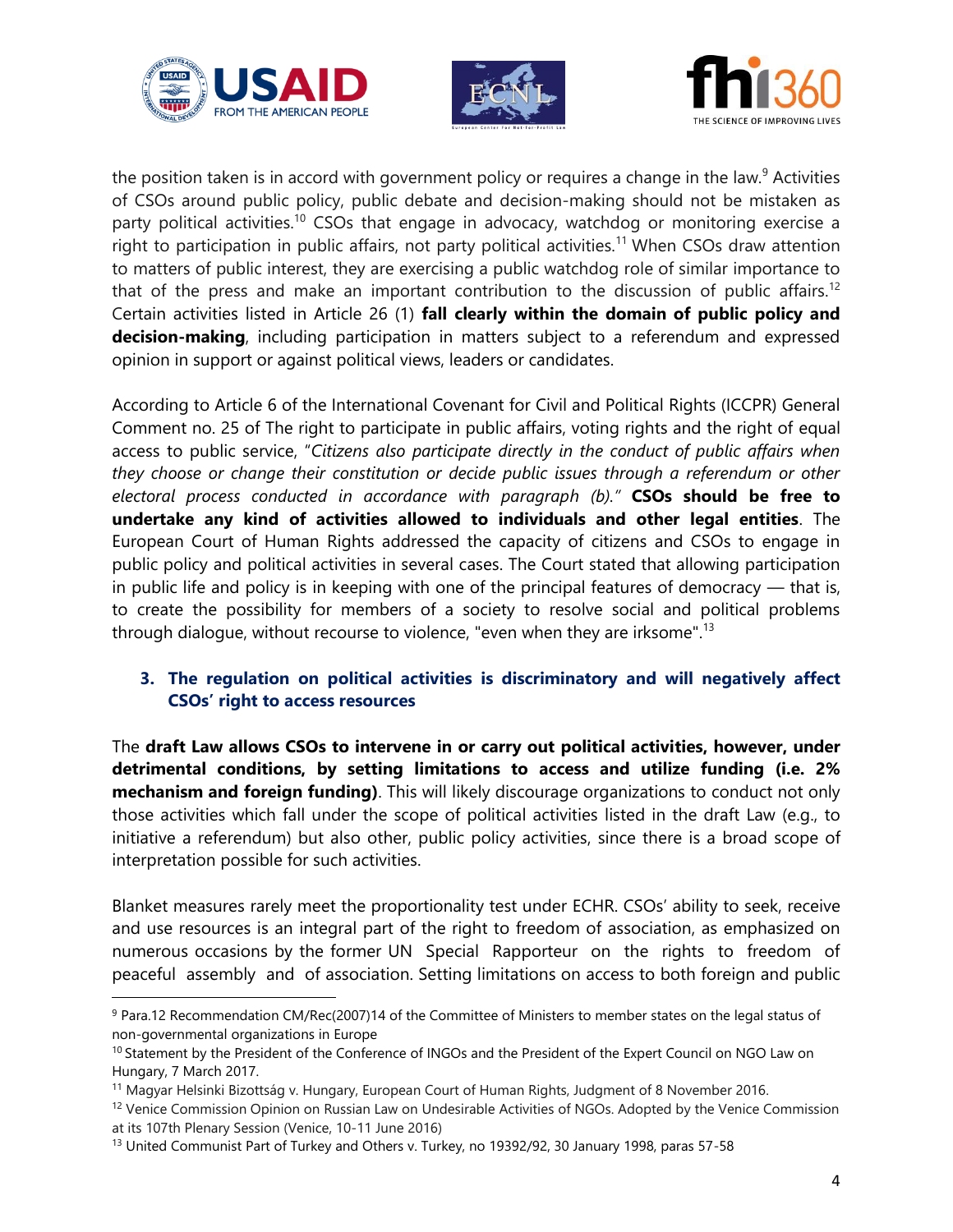





funding for CSOs pursuing a wide range of activities would be in violation of the basics of this right and cannot be considered as *necessary in a democratic society*, nor *proportionate* to the purpose of ensuring transparency or enforcing the legislation already in place. If adopted, environmental CSOs will not be able to benefit from the 2% designation in case the organization or a member of its managing body initiate or support (i.e. sign) a referendum that aims to prevent a construction in a nature reserve area. Based on the vague language the limitation may also apply in case the organization engages in any activities whatsoever in relation to the subject of the referendum (i.e. raise awareness among constituencies around the detrimental effect of the construction or challenge it front of the court). This is contrary to the right to participation guaranteed under international<sup>14</sup> and European<sup>15</sup> law, but also Moldovan domestic law, such as Constitution (Art.32, 34, 41), Law on Transparency of the Decision-Making Process (Art.4), and international commitments, such as Open Government Partnership agenda.

The limitation to organizations engaged in political activities **discriminate CSOs against other entities and violate the principle of non-discrimination and equal treatment** guaranteed under Article 14 of ECHR. All CSOs should be treated equally regardless of the type of activities they engage in or source of funding they receive. In addition, the UN Special Rapporteur on the rights to freedom of peaceful assembly and of association called upon States to ensure equal treatment between CSOs and businesses in laws and practices regulating, inter alia, political activity and contributions, reporting and access to resources.<sup>16</sup> Any penalties should never be higher or harsher than penalties for similar offences committed by other entities, such as businesses.<sup>17</sup>

## **4. The Special Provisions introduce excessive and burdensome reporting requirements**

The draft Law introduces mandatory reporting requirements and other additional supervision measures, which are excessive in their nature and burdensome. Specifically, Article 27 establishes mandatory and detailed financial reports for CSO receiving 2% designations and foreign funding, regardless of the actual income of CSOs. It includes information such as report on incomes and other benefits granted to members of the management bodies, employees and other natural persons contracted. The draft Law also requires the disclosure of the income and

 $\overline{\phantom{a}}$ 

<sup>&</sup>lt;sup>14</sup> See the International Covenant on Civic and Political Rights (ICCPR) under articles on freedom of expression (art.19), freedom of association (art. 22), and the right to take part in the conduct of public affairs (art.25).

<sup>15</sup> Council of Europe's Recommendation (2007)14 on the Legal status of non-governmental organisations in Europe explicitly states in para.76 that "*Governmental and quasi-governmental mechanisms at all levels should ensure the effective participation of NGOs without discrimination in dialogue and consultation on public policy objectives and decisions."* The right to local referenda is also enshrined through the Council of Europe documents: Committee of Ministers, Recommendation CM/Rec (2001)19 to member states on the participation of citizens in local public life; Additional Protocol to the European Charter of Local Self-Government on the right to participate in the affairs of a local authority.

<sup>&</sup>lt;sup>16</sup> Article 109 of the Report of the UN Special Rapporteur on the rights to freedom of peaceful assembly and of association on Comparing States' Treatment Of Businesses And Associations Worldwide. A/70/266, 2015.

<sup>17</sup> Article 237 of OSCE/ODIHR Joint Guidelines on Freedom of Association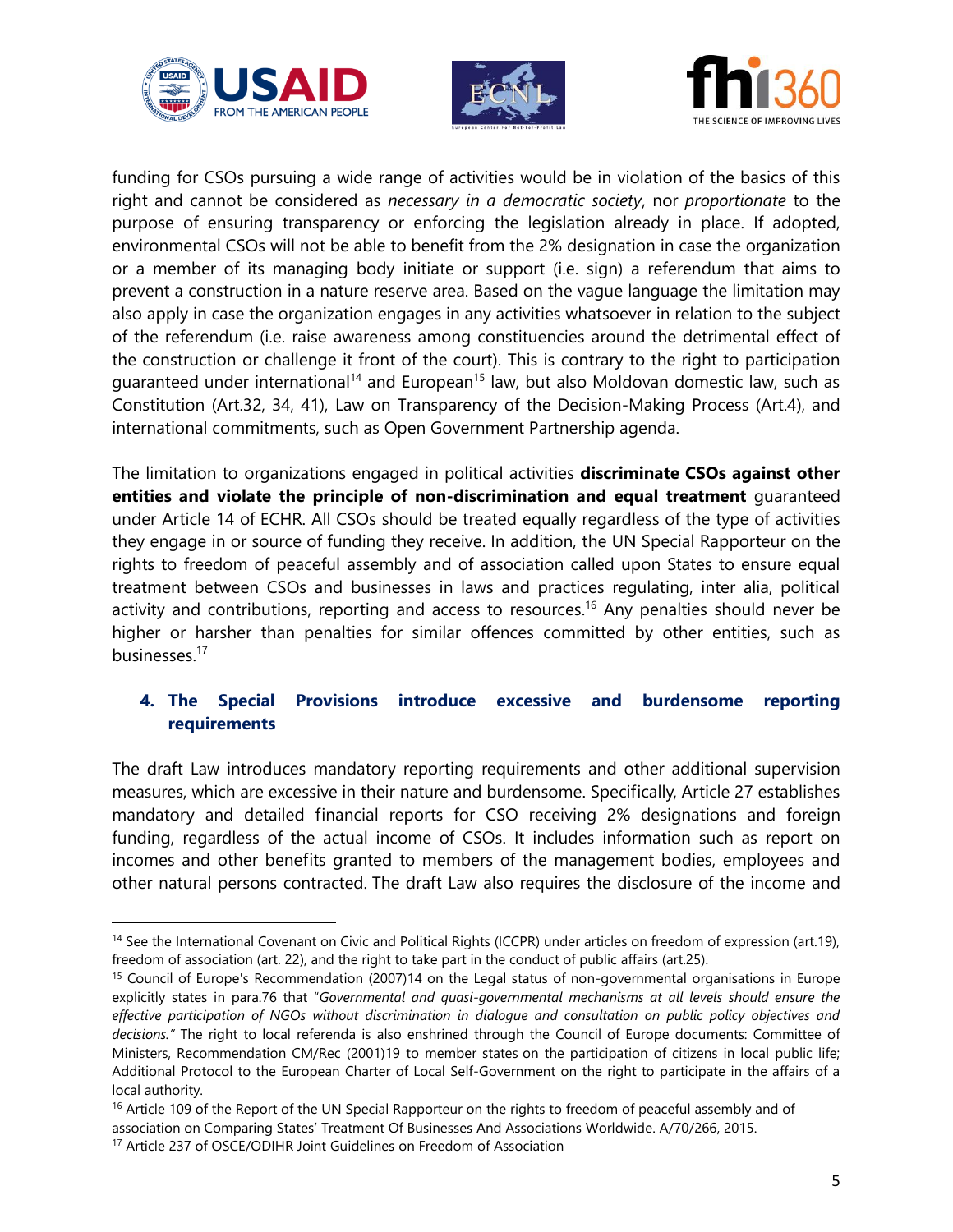

 $\overline{a}$ 





expenditures specifically on political activities. CSOs will need to comply with these new reporting requirements both on an annual and quarterly basis.

The new reporting requirement raises several concerns. Firstly, it **applies to all CSOs benefiting from 2% and foreign funding, irrespective of the size of the organization and its income from these resources.** According to Article 104 of the OSCE/ODIHR Joint Guidelines on Freedom of Association, the reporting and transparency requirements shall not be unnecessarily burdensome, and shall be proportionate to the size of the association and the scope of its activities, taking into consideration the value of its assets and income.

Secondly, CSOs are already subject to stringent reporting requirements under the existing rules. All CSOs already need to submit a financial report and statistical report. In addition, CSOs need to prepare annual activity report and publicize it based on Article 7(3) of the draft Law. Also, CSOs that benefited from the 2% mechanism need to submit an additional report on the use of the funds, as provided by Article 9 of draft Law and chapter V of the Government Decision On Approving the Regulation On the Percentage Designation Mechanism. Hence, the existing law as well as other provisions in the draft Law already guarantee the transparent operation of Moldovan CSOs. The new quarterly reporting requirement will therefore **put additional administrative burden on CSOs unnecessarily** – which in turn will mean more resources needed to comply with (both staffing and funding). **The Ministry of Justice will also need more human and financial resources to manage thousands of additional reports submitted by CSOs**. The UN Special Rapporteur on the rights to freedom of peaceful assembly and of association warned against the frequent, onerous and bureaucratic reporting requirements, which can eventually unduly obstruct the legitimate work carried out by associations and the misuse of transparency as a pretext for "extensive scrutiny over the internal affairs of associations, as a way of intimidation and harassment". 18

Finally, all reporting should be subject to a duty to **respect the rights of donors, beneficiaries**  and staff, as well as the right to protect legitimate business confidentiality, as provided by Article 64 of the CoE Recommendation on the Legal status of NGOs in Europe. The draft Law foresees the Ministry of Justice and the Central Election Commission to further regulate the format and contents of the reports, which raises the concern that there will be excessive reports with even further details than what is already required by donors.

Therefore, the new reporting requirements of the Special Provisions also fail to comply with the European standards for any restriction to be *necessary in a democratic society*, and be *proportionate* to the purpose of ensuring transparency or enforcing the legislation already in place.

<sup>&</sup>lt;sup>18</sup> Article 38 of the Report of the Report of the Special Rapporteur on the rights to freedom of peaceful assembly and of association, Maina Kiai. A/HRC/23/39, 24 April 2013.